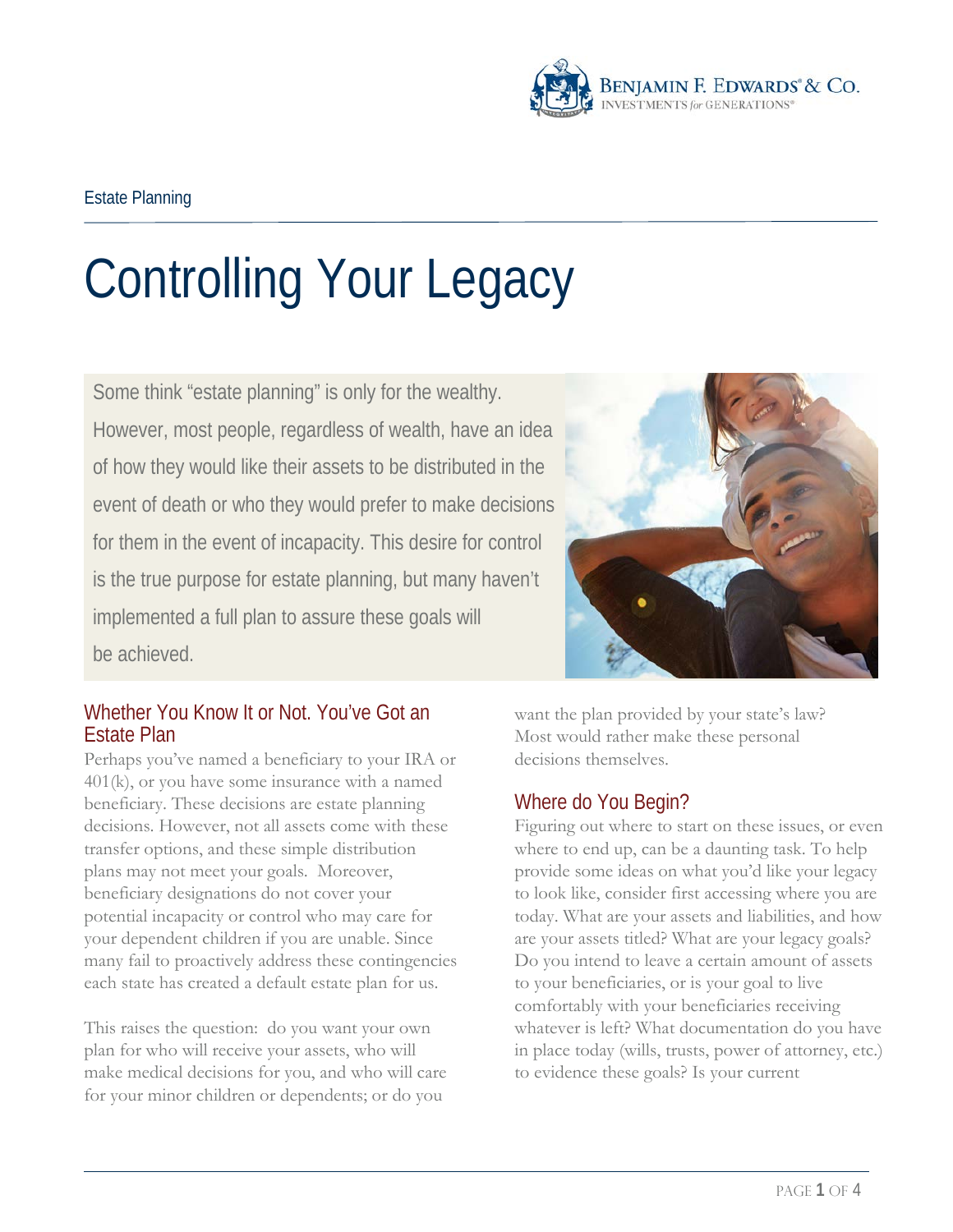

#### Estate Planning

documentation, if any, in alignment with your current goals?

By assessing where you are today, and answering some general questions of where you would like to go, you're starting to control your legacy. You can now determine what you want to happen if you are no longer able to control these decisions. You can start resolving what may be needed to care for your spouse, your children, your assets, and your health if you were to become incapacitated or how you would like these matters handled after your death.

Outlining these goals will help you evaluate what next steps are needed to achieve your goals. While everyone is unique, and there is not a "uniform" estate plan, most legacy goals can be broken down into five primary categories. We have the ability to control four of them. The fifth concern, estate and income taxes, can be an issue for some. As much as we'd like to control our taxes, the government has the most control over this issue. For those with larger estates, taxes may become a substantial issue.

The following chart summarizes some of the most common estate planning objectives and identifies some common strategies available to control your legacy.

| <b>Legacy Goal</b>                                                                                                                                                           | <b>Common Planning Documents and Strategies</b>                                                                                                                                                                                                                                             |
|------------------------------------------------------------------------------------------------------------------------------------------------------------------------------|---------------------------------------------------------------------------------------------------------------------------------------------------------------------------------------------------------------------------------------------------------------------------------------------|
| Asset Transfer: Controlling how your wealth will pass to your<br>beneficiaries either during life or after death                                                             | Trusts<br>Wills<br>Transfer on death (TOD)/Payable on death (POD)<br>Beneificiary designations<br>Life insurance<br>Gifting outright<br>$\checkmark$                                                                                                                                        |
| Incapacity Protection: Selecting someone to make financial and<br>medical decisions should you be unable                                                                     | Financial power of attorney<br>Health care power of attorney<br>Living Will<br>Trusts                                                                                                                                                                                                       |
| Caring for minor children/dependents: Selecting someone to have<br>legal custody of your dependents and/or someone responsible for<br>financial matters for your dependents. | Wills<br>Trusts                                                                                                                                                                                                                                                                             |
| Charitable Intent: Donating to charity either during life or<br>after death                                                                                                  | Gifting outright<br>Charity as direct beneficiary on assets<br>Charitable trusts<br>Donor Advised Funds<br><b>Private/Community Foundations</b>                                                                                                                                             |
| Tax management: Efficiently managing potential income, gift and<br>estate taxes to maximize legacy goals                                                                     | Gifting outright<br>$\checkmark$<br>Transfer tax planning (Credit shelter trusts,<br>portability, advanced planning trusts, lifetime<br>taxable gifts, etc.)<br>*Insurance planning (Irrevocable Life Insurance<br>Trusts, wealth replacement trusts, insurance as an<br>asset class, etc.) |

^For more on these documents and strategies see the *Essential Estate Planning Documents* and *Common Estate Planning Techniques* articles available from your Benjamin F. Edwards financial advisor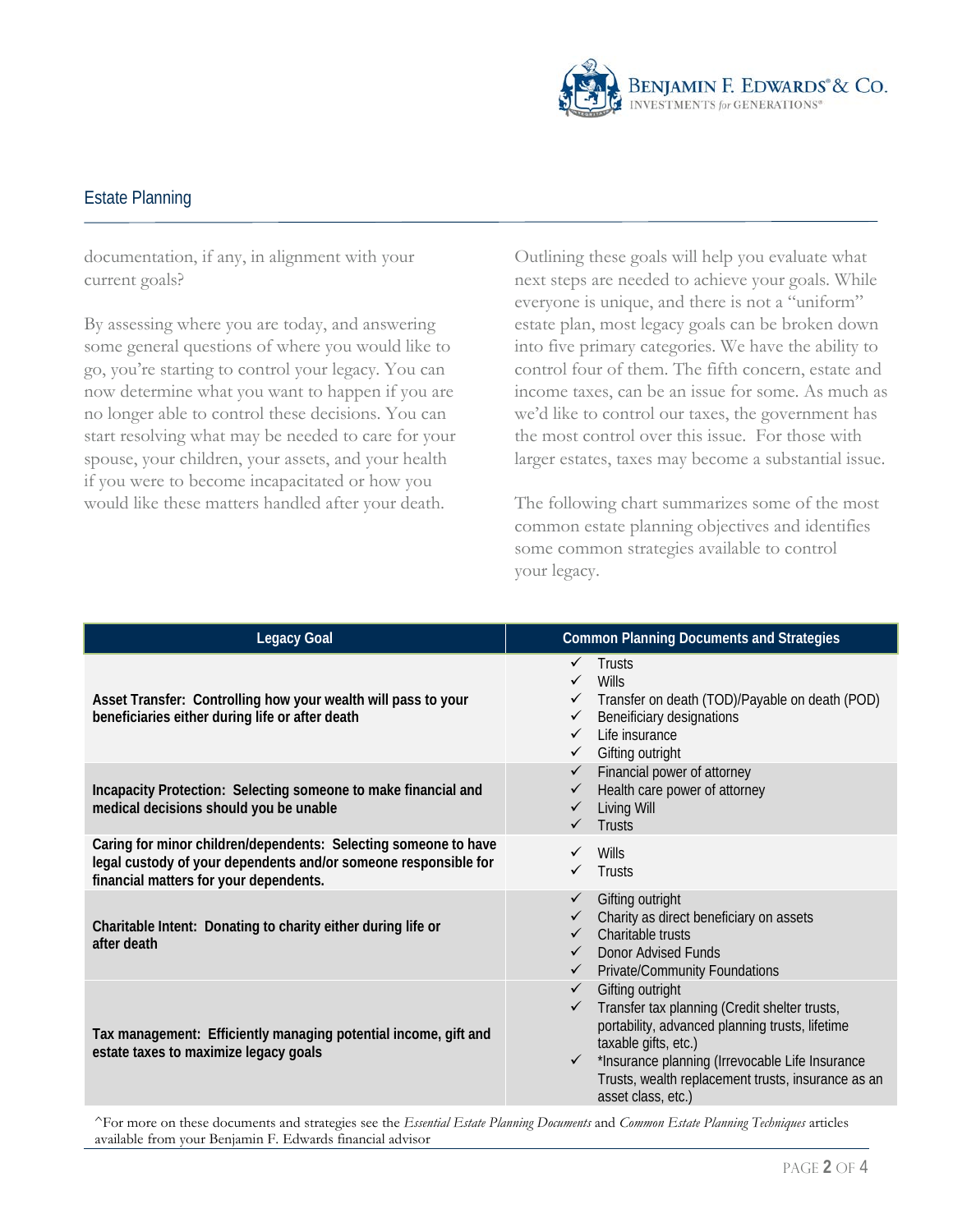

### Estate Planning

It's important to remember that estate planning often requires you to manage trade-offs and to prioritize your goals. A common trade-off, for example, is the simplicity of the transfer strategy and the level of control it provides. Transfer on death arrangements and beneficiary designations are often simple to implement. However, these techniques provide little control over the beneficiary's use of the funds and little control over tax consequences. For more control, trusts can provide more options. Creating trusts often requires additional costs and introduces more complexity. Depending on the strategy, your trust may even be irrevocable. In short, work with your professional team to balance the legacy goals you wish to achieve with the appropriate tools available to achieve them.

#### **Putting it All Together**

Once you've identified your goals, considered the trade-offs, and have a better understanding of some available planning techniques, the next step in the process is to pull together your professional team to implement a plan to achieve your legacy goals. Work with your Benjamin F. Edwards financial advisor, along with your attorney and CPA, to determine what is best for you and your family. Your plan should also consider common circumstances that may occur that could require modifications to the plan. Consider contingencies for:

- What happens when you or your beneficiaries have a life event such as a birth, death, marriage or divorce?
- What happens should you or a loved one become incapacitated?
- What happens should you or a loved one face a prolonged illness?
- $\Box$  What effect is there if you move to a new state?
- $\Box$  What should you do if your net worth changes significantly?
- $\Box$  What happens to your plan if there is a change in the law?

While we can't always predict the changes that we may face, we can prepare for the most likely scenarios. Addressing what you would like to happen should these events occur can help solidify your planning. Moreover, most planning can be changed at any time, so you often have the flexibility to deal with most unanticipated circumstances. However, you must remain proactive in your planning to address these changes. Only you can control your legacy.

#### Appropriate control person:

Is the person you selected to make decisions for you if you are no longer able to do so aware of this responsibility? Is this control person still the appropriate control person? If you have a professional trustee named, is the entity still around? Continue to review these designations to assure your plan will be implemented properly.

If you've taken the time to assess your legacy situation, determine what goals you would like to achieve, and worked with your professional team to start documenting those goals, there are two ongoing and paramount steps to securing your legacy: Implementation and Review.